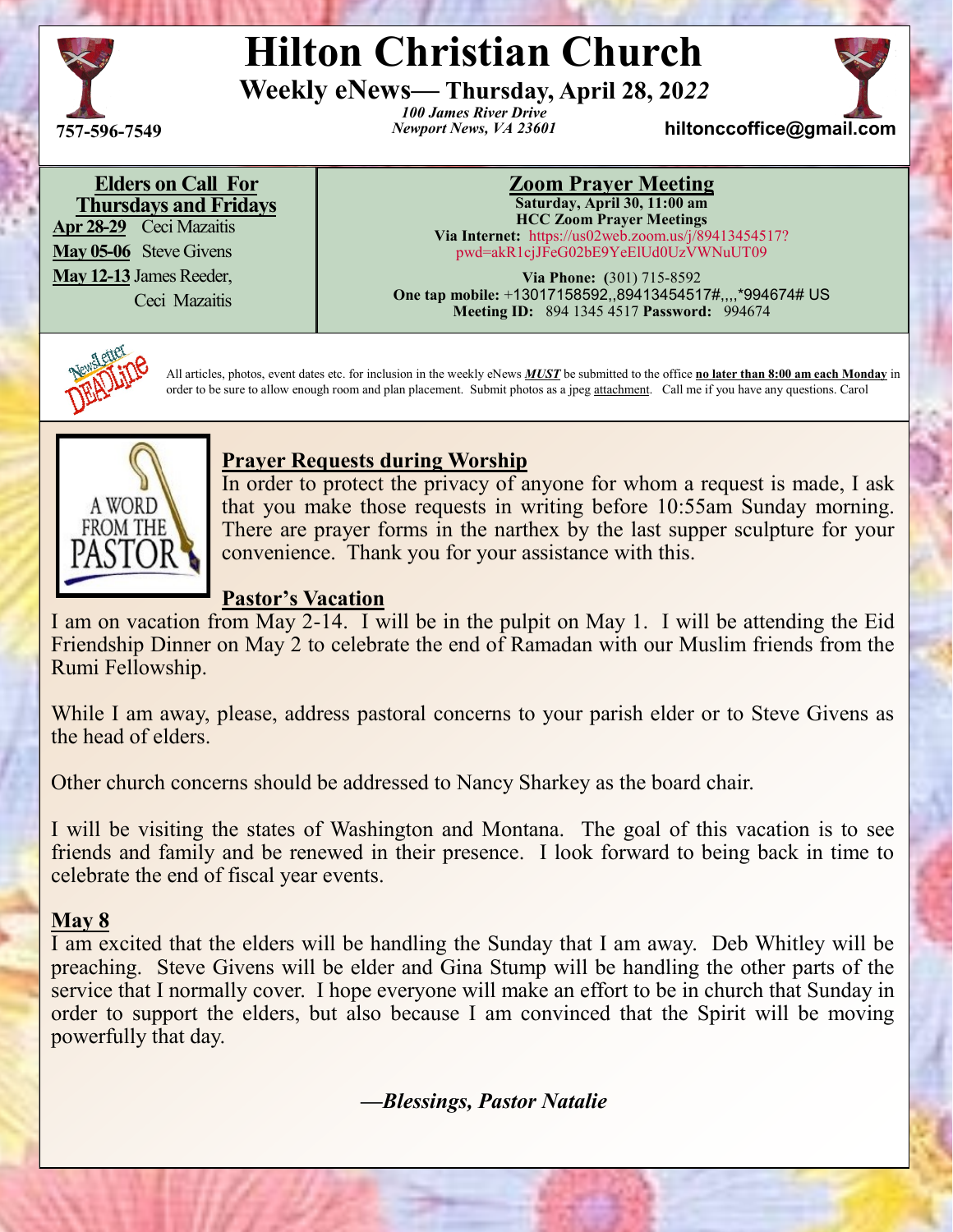

# April 29-May 1, 2022

## **WHERE**

HILTON CHRISTIAN CHURCH 100 James River Drive Newport News, VA 23601

# **TIMES**

Fri-Sat, April 29th & 30th<br>10:00 am-4:00 pm

Sunday, May 1st Noon to 4:00 pm



**Stewardship Campaign 2022-2023** 

Pledges due May 1, 2022

Scan to set up regular donations or submit a one time donation 6395 O пŕ

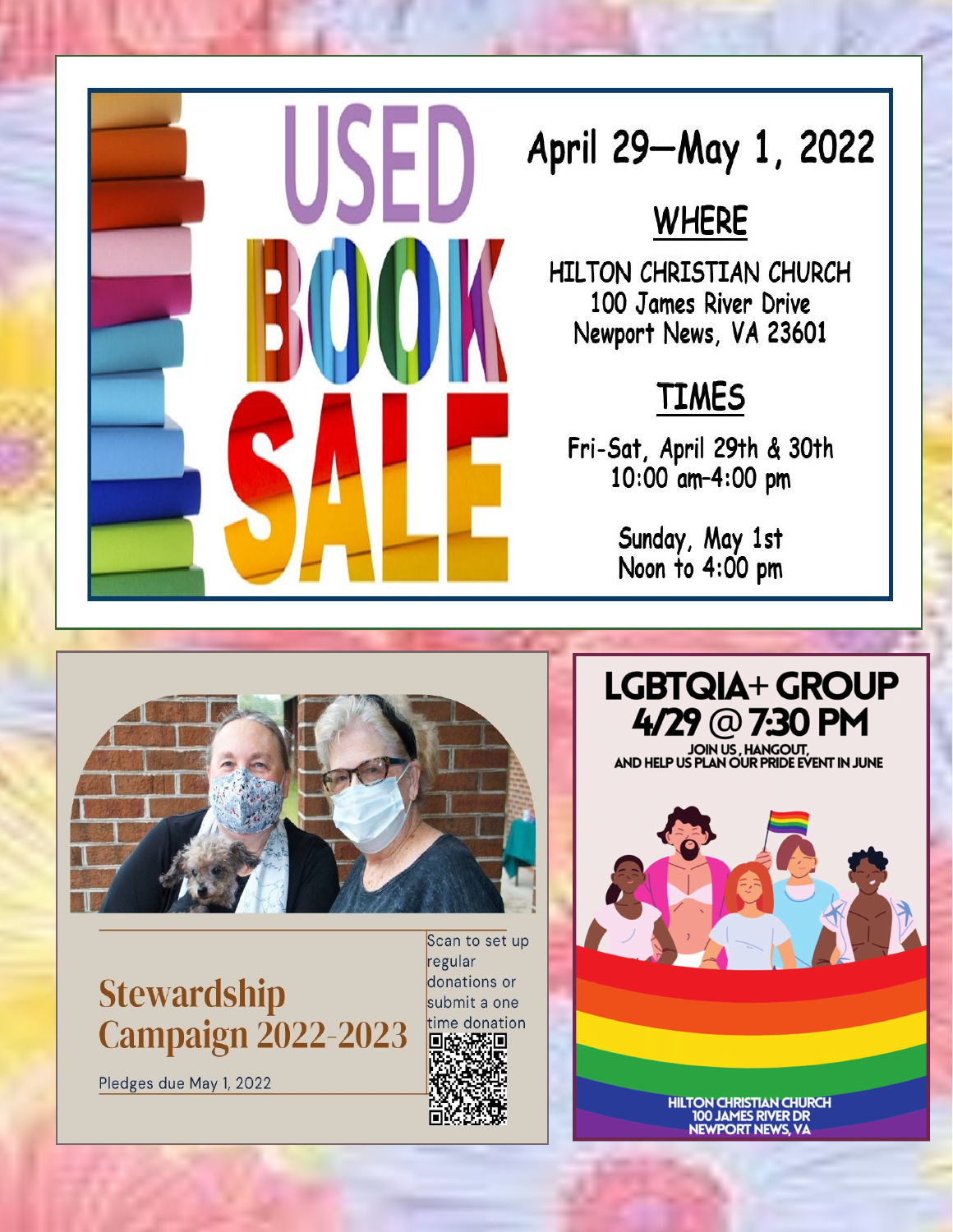

## Scripture Reading: Acts 9:1-6, (7-20)

W

### *As a well spent day brings happy sleep, so life well used brings happy death. — Leonardo da Vinci*

hen most people recall Jonathan Swift's novel, *Gulliver's Travels*, they think of the land of Lilliput with its diminutive inhabitants. Yet, Lilliput is not the only strange land the peripatetic Gulliver visits. One of the most chilling scenes is his visit to the land of Laputa.

There he encounters a tragic tribe of humanity known as the *struldbrugs*. "Struldbrug" is the name given by the Laputans to certain of their own people who are born with an unhappy curse: *they will live forever.*

Whenever a baby is born in Laputa, the first thing the mother looks for — even before she counts the fingers and toes — is a distinctive dark birthmark on the infant's head. If she sees no such birthmark, she rejoices. If the birthmark is present, then the mother and her kin begin mourning immediately, for this child will never die.

The difficulty is that, while struldbrugs never die, they still continue to age. Struldbrugs live a more-or-less normal life until they surpass 100 years or so, after which they experience dementia and all manner of physical infirmities. Eventually, they become little more than hollow husks of human beings — aimlessly wandering the countryside, howling in pain from arthritic joints that no longer work, minds emptied of all memory and personality.

The Bible teaches us that there is a wonderful alternative to the experience of the fictional struldbrugs. No one wants to live forever with aches and pains, weakness of mind and body. That's what death is: a release from these sorrows. But death is not the end of life! It is rather a portal that sends us to our new heavenly home, where, according to Revelation 21:4, God "will wipe every tear from their eyes. Death will be no more; mourning and crying and pain will be no more."

Now we can understand why the apostle Paul says in his letter to the Philippian church: "For to me, living is Christ and dying is gain. … I am hard pressed between the two: my desire is to depart and be with Christ, for that is far better; but to remain in the flesh is more necessary for you (1:21, 23-24).

Yes, to "be with Christ" is "far better"!

—Timothy Merrill with Carlos Wilton

*Prayer: Lord, thank you for the promise of an eternal home. But until then, may I be your faithful servant. In your name. Amen.*